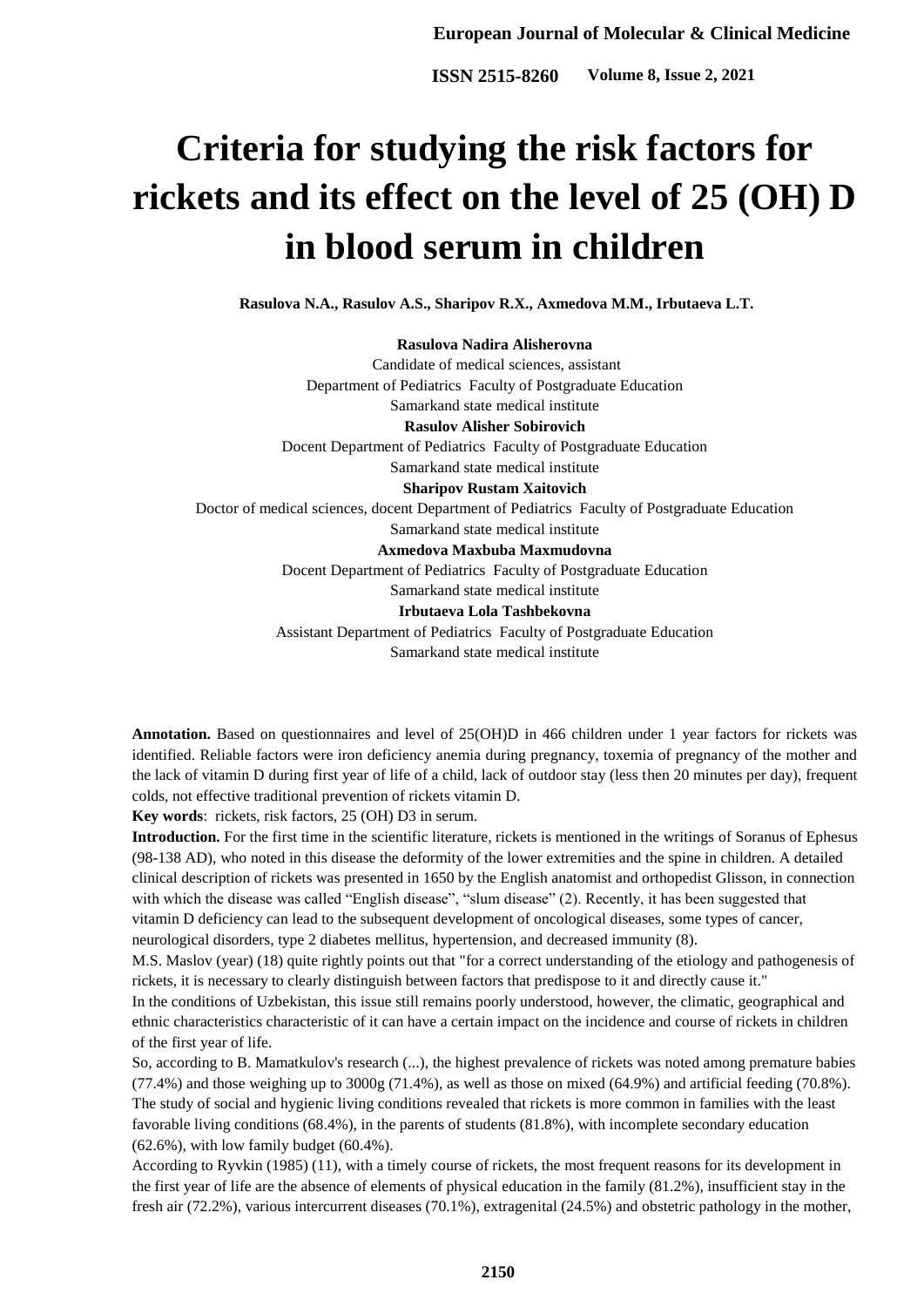## **European Journal of Molecular & Clinical Medicine**

# **ISSN 2515-8260** Volume 8, Issue 2, 2021

birth weight less than 2500 g or more than 3500 g  $(44.3\%)$ , high  $(53.9\%)$  or low  $(36, 2\%)$  rate of mass growth increments, calendar date of birth, improperly organized, early mixed or artificial feeding (60.1%). According to the author, natural protection factors were used only in 18.8% of children, 81.2% did not receive massage and gymnastics, 68.7% - specific prophylaxis, 72.2% - were in the fresh air for at least 3 hours. Therefore, it is necessary to strengthen the responsibility of parents for the health of their children, as well as to develop fundamentally new approaches to promoting a healthy lifestyle.

At the same time, according to Gesner  $(\ldots)$  (24), exclusive breastfeeding leads to rickets. Perhaps this is due to the fact that in the 70s, artificial and mixed feeding was carried out with unadapted formulas, and the content of vitamin D in breast milk is insufficient. With a daily requirement for vitamin D of 400-500 IU, a child receives 40-70 IU of vitamin from 1 liter of human milk, and 5-40 IU from 1 liter of cow's milk. High levels of phosphates in cow's milk, due to the widespread use of phosphate fertilizers, are responsible for the disturbance of calcium in the intestine and inhibition of the formation of parathyroid hormone (5).

Children with allergic diseases are especially problematic, when the strictest elimination diet is often prescribed with a depletion of the diet not only in vitamin D, but also in calcium (…). At the same time, it should be noted that convulsive syndrome (metabolic convulsions caused by hypocalcemia) occur not only in the first or second year of a child's life and can be an indication for assessing the functional state of the parathyroid glands (9,25).

Thus, today the incidence of rickets is still high, despite the switch to breastfeeding. The etiological factors leading to its formation are rather diverse and varied, and it is rather difficult to identify a clear etiological factor. For each climatic-geographical region, they are unique, which dictates the need for a more thorough study of them, taking into account the characteristics of our region.

 Studies to determine the active metabolite of vitamin D, which is a direct indicator of vitamin D deficiency, have not been conducted in Uzbekistan.

**Objective:** to study the risk factors for the development of rickets while controlling the level of 25 (OH) D3 in blood serum.

**Material and methods:** there were 466 children under observation, aged from 1 to 12 months. All children were considered practically healthy, were examined physically to establish the clinical features of rickets (delayed closure of the large fontanelle, rickets rosary, wide wrist, muscle weakness, dystrophy, pale skin, excessive sweating, delayed teething, psychomotor development) and these children did not receive vitamin D within a month before blood sampling. There were 166 (35.6%) children under 6 months, 204 (43.7%) under 12 months, 96 (20.6%) under 3 months. The predominance of boys was noted - 258 children (55.3  $\pm$  2.3%), while the number of girls was 208  $(44.6 \pm 2.3)$ . Mothers were questioned, and the questionnaire covered topics such as ethnic background, medical history, sunlight exposure, child development and pregnancy. The content of 25 (OH) D3 in blood serum was determined by radioimmunoassay in the laboratory of the Rijmond-Zuid Medical Center in Rotterdam (Netherlands). 2 ml of venous blood was taken from each child. The serum was separated by centrifugation at 3000 rpm for 10 min. and stored at a temperature of -200C. The 25 (OH) D3 deficiency was defined as below 30 mmol /  $L(12 mg/ml)$ .

**Results and discussion:** depending on the level of 25 (OH) D3 in the blood serum, all examined children were divided into 2 groups: group 1 - children with a normal level of 25 (OH) D3 in the blood serum; Group 2 - children with low serum 25 (OH) D3 levels. Group 1 included 84 (18.7%) children, group 2 - 365 (81.2%). The pathological course of pregnancy was detected in 73.4% of the examined mothers. Toxicosis of the 1st half of pregnancy was noted in 11.4%, the threat of termination - in 1.1%, nephropathy - in 1.5% of women. In 47.9%, the course of labor was pathological. This was mainly manifested by early discharge of water (4.7%), surgical interventions (3.2%). Rickets were diagnosed in 28.9% of children, the consequences of perinatal damage to the nervous system - 16.2%, malnutrition - 4.8%, paratrophy - 0.6%, ARVI - 51.2%, clinically mild iron deficiency anemia was detected in 25, 8% of the examined children.

It was of interest to elucidate the relationship between the content of the main metabolite of vitamin D and risk factors for the development of rickets on the part of the child (Table 1).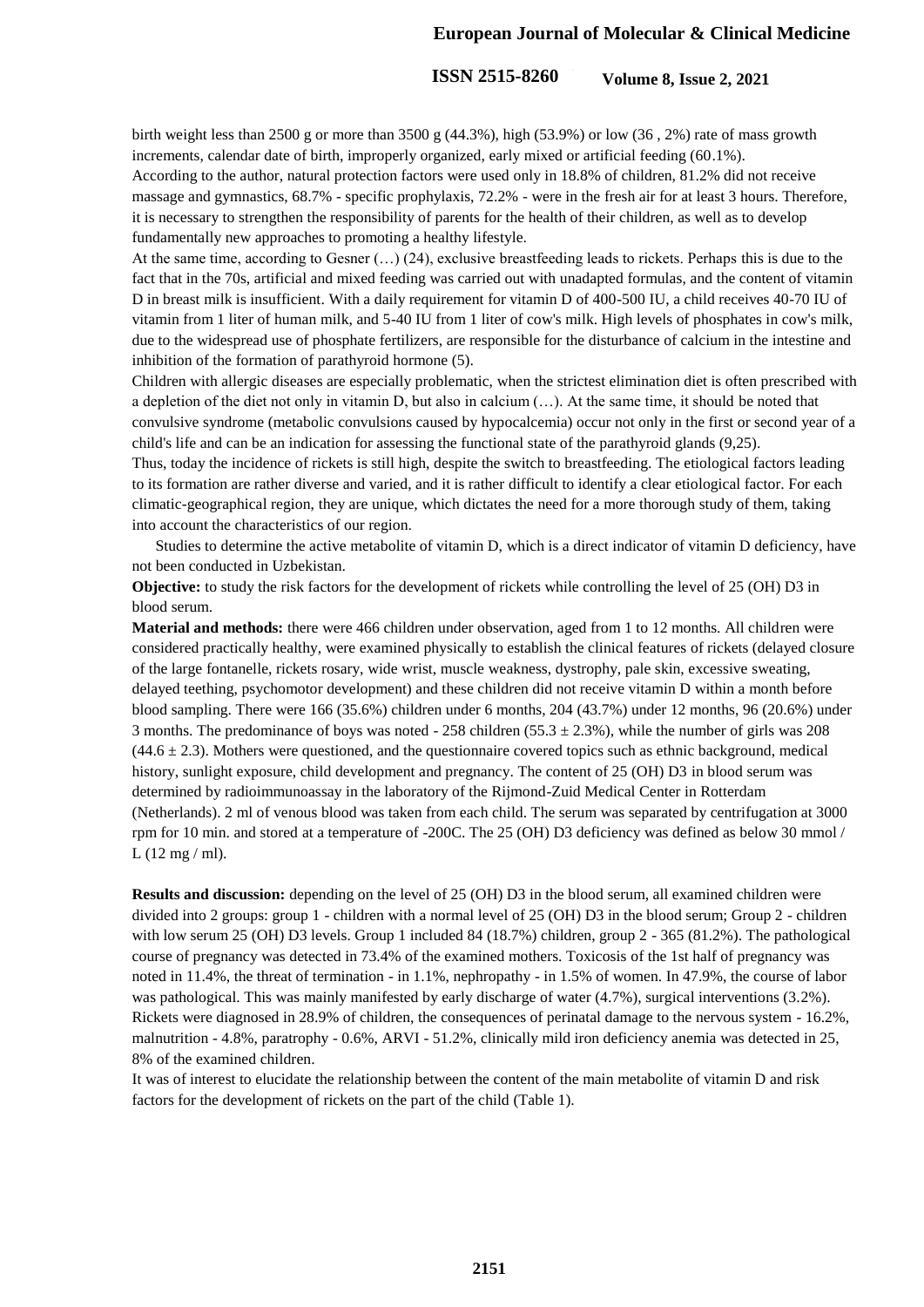**ISSN 2515-8260** Volume 8, Issue 2, 2021

| The incluence of Fisk factors in children depending on the level of 25 (OTF) D3 in blood serum |                           |                 |                                 |                |       |  |  |  |  |  |
|------------------------------------------------------------------------------------------------|---------------------------|-----------------|---------------------------------|----------------|-------|--|--|--|--|--|
| Risk factors                                                                                   | with normal level 25 (OH) |                 | low level 25 (OH) D3, $n = 365$ |                |       |  |  |  |  |  |
|                                                                                                | D3, $n = 84$              |                 |                                 |                |       |  |  |  |  |  |
|                                                                                                | abc.                      | $\frac{0}{0}$   | abc.                            | $\%$           | P<    |  |  |  |  |  |
| Mixed feeding                                                                                  | 20                        | $23,8+9,5$      | 34                              | $9,3{\pm}5,0$  |       |  |  |  |  |  |
| Perinatal factors                                                                              | 28                        | $33,3+8,9$      | 122                             | $33,4+4,3$     |       |  |  |  |  |  |
| Lack of prophylaxis of rickets with                                                            | 32                        | $38,1 \pm 8,6$  | 283                             | $77,5 \pm 2,5$ | 0,001 |  |  |  |  |  |
| vitamin D in the 1st year of life                                                              |                           |                 |                                 |                |       |  |  |  |  |  |
| SARS in a child                                                                                | 50                        | $59,5 \pm 6,9$  | 180                             | $49,3 \pm 3,7$ | 0,05  |  |  |  |  |  |
| Time of birth of a child (autumn-winter                                                        | 35                        | $41,7+8,3$      | 116                             | $31,8+4,3$     |       |  |  |  |  |  |
| period)                                                                                        |                           |                 |                                 |                |       |  |  |  |  |  |
| Insufficient stay in the fresh air (no more                                                    | 40                        | $47,6 \pm 7,9$  | 137                             | $37,5+4,1$     |       |  |  |  |  |  |
| than 20 minutes)                                                                               |                           |                 |                                 |                |       |  |  |  |  |  |
| Body weight at birth over 3500 g                                                               | 23                        | $27,4+9,3$      | 85                              | $23,3+4,6$     |       |  |  |  |  |  |
| Prematurity                                                                                    | 13                        | $15,5 \pm 10,0$ | 30                              | $8,2{\pm}5,0$  |       |  |  |  |  |  |
| Iron deficiency anemia in a child                                                              | 83                        | $98,8 \pm 1,2$  | 333                             | $91,2{\pm}1,5$ |       |  |  |  |  |  |
| Low blood calcium levels                                                                       | 19                        | $22,6+9,6$      | 93                              | $25,5+4,5$     |       |  |  |  |  |  |
| Low levels of phosphorus in the blood                                                          | 70                        | $83,3+4,5$      | 100                             | $27,4 \pm 4,5$ | 0,001 |  |  |  |  |  |

**The incidence of risk factors in children depending on the level of 25 (OH) D3 in blood serum**

The table shows that in children from group 2, the reasons for the development of rickets come first: lack of vitamin D intake in the first year of life - 77.5%, insufficient stay in the fresh air (less than 20 minutes a day) - 37.5%, frequent colds. Other factors were detected with the same frequency in children with normal and low serum 25 (OH) D3 levels. A decrease in the level of Ca and P can occur both at normal and at a reduced level of 25 (OH) D3 in the blood serum.

We analyzed the relationship between the level of 25 (OH) D3 in blood serum and the main risk factors on the part of mothers (Table 2).

Table

### **The frequency of occurrence of risk factors from mothers depending on the level of 25 (OH) D3 in blood serum**

| DUL ULLI                                    |                |                           |                |                |      |  |  |  |  |
|---------------------------------------------|----------------|---------------------------|----------------|----------------|------|--|--|--|--|
| Risk factors                                |                | with normal level 25 (OH) | low 25 (OH) D3 |                |      |  |  |  |  |
|                                             | D <sub>3</sub> |                           | $n = 365$      |                |      |  |  |  |  |
|                                             |                | $n = 84$                  |                |                |      |  |  |  |  |
|                                             | abc            | $\%$                      | abc.           | $\frac{0}{0}$  | P<   |  |  |  |  |
| Iron deficiency anemia during pregnancy     | 66             | $78,6{\pm}5,1$            | 316            | $86,6{\pm}1,9$ | 0,01 |  |  |  |  |
| Not taking vitamin D during pregnancy       | 70             | $83.3 \pm 4.5$            | 312            | $85.5 \pm 2.0$ |      |  |  |  |  |
| Complicated labor                           | 35             | $41.7\pm8.3$              | 188            | $51.5 \pm 3.6$ |      |  |  |  |  |
| Place of work of mothers (housewives)       | 35             | $41,7\pm8,3$              | 184            | $50.4 \pm 3.7$ |      |  |  |  |  |
| <b>Nutritional Defects During Pregnancy</b> | 48             | $57.1 \pm 7.1$            | 213            | $58,4 \pm 3,4$ |      |  |  |  |  |
| Mother's age at 1 pregnancy (up to 20       | 48             | $57,1 \pm 7,1$            | 198            | $54,2{\pm}3,5$ |      |  |  |  |  |
| years)                                      |                |                           |                |                |      |  |  |  |  |
| Toxicosis of pregnant women                 | 18             | $21,4+9,7$                | 44             | $12.0 \pm 4.9$ | 0.05 |  |  |  |  |

Among the risk factors on the part of the mother, the absence of vitamin D intake during pregnancy can be brought to the fore - 85.4%; iron deficiency anemia during pregnancy - 59.1%.

 When comparing tables with normal and reduced levels of 25 (OH) D3 in serum, we used the criterion for assessing the proportions. The reliability was determined using a table of critical values, Student's test. From the indicated risk factors on the part of the mother, 4 significant factors were identified: iron deficiency anemia during pregnancy  $Z = 3.12$  P <0.002; complicated labor  $Z = 1.46$  P <0.2; housewife  $Z = 1.2$  P <0.5; toxicosis in the mother during pregnancy  $Z = 1.8$  P < 0.1.